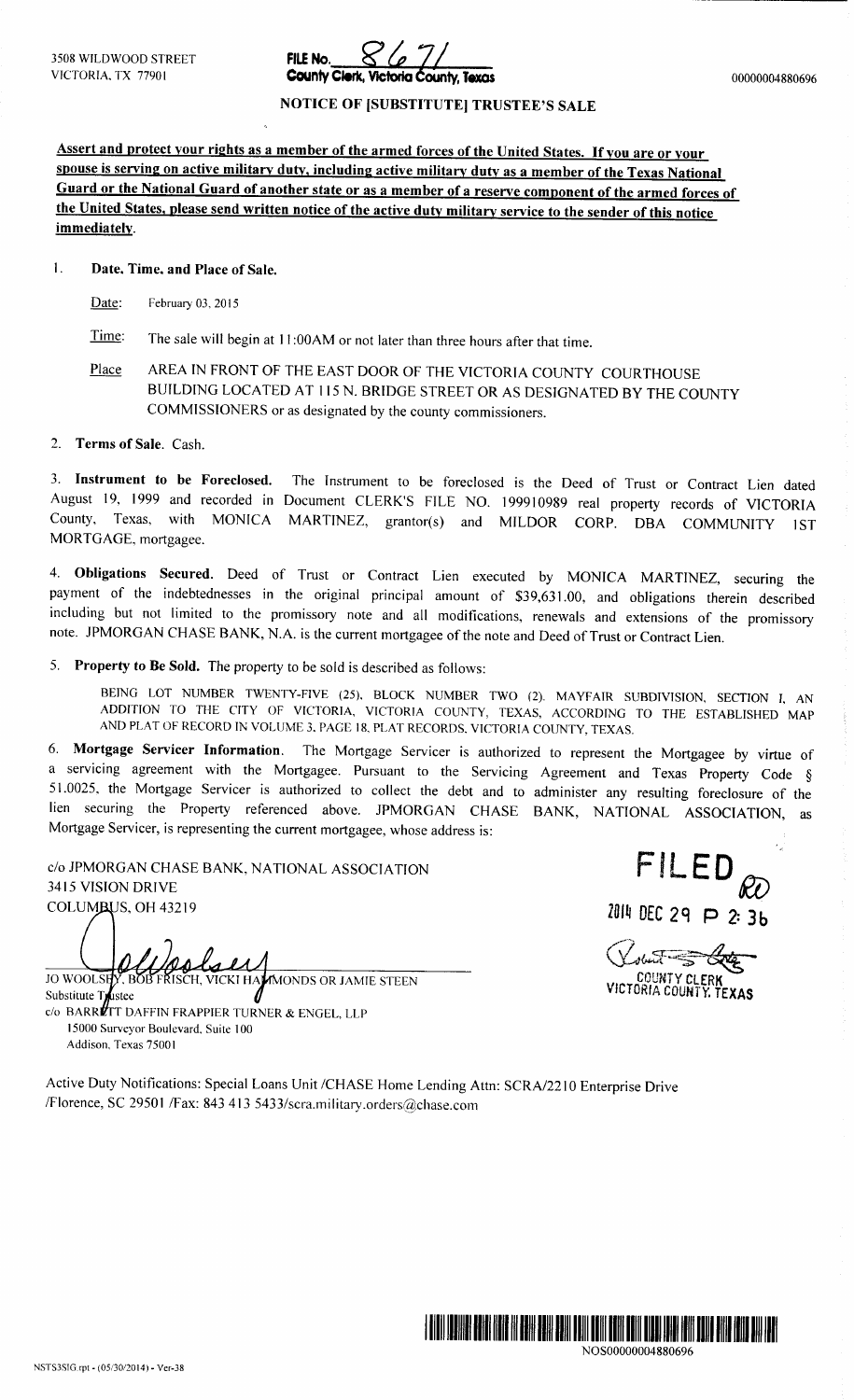

#### NOTICE OF [SUBSTITUTE] TRUSTEE'S SALE

Assert and protect your rights as <sup>a</sup> member of the armed forces of the United States. If you are or your spouse is serving on active military duty, including active military duty as <sup>a</sup> member of the Texas National Guard or the National Guard of another state or as <sup>a</sup> member of <sup>a</sup> reserve component of the armed forces of the United States, please send written notice of the active duty military service to the sender of this notice immediately.

#### 1. Date. Time, and Place of Sale.

Date: March 03, 2015

Time: The sale will begin at 11:00AM or not later than three hours after that time.

Place AREA IN FRONT OF THE EAST DOOR OF THE VICTORIA COUNTY COURTHOUSE BUILDING LOCATED AT 115 N. BRIDGE STREET OR AS DESIGNATED BY THE COUNTY COMMISSIONERS or as designated by the county commissioners.

2. Terms of Sale. Cash.

3. Instrument to be Foreclosed. The Instrument to be foreclosed is the Deed of Trust or Contract Lien dated June 29, <sup>2005</sup> and recorded in Document CLERK'S FILE NO. <sup>200509433</sup> real property records of VICTORIA County, Texas, with JOE PEREZ, grantor(s) and MORTGAGE ELECTRONIC REGISTRATION SYSTEMS, INC., (" MERS"), AS NOMINEE, mortgagee.

4. Obligations Secured. Deed of Trust or Contract Lien executed by JOE PEREZ, securing the payment of the indebtednesses in the original principal amount of \$72, 318. 00, and obligations therein described including but not limited to the promissory note and all modifications, renewals and extensions of the promissory note. MIDFIRST BANK is the current mortgagee of the note and Deed of Trust or Contract Lien.

5. Property to Be Sold. The property to be sold is described as follows:

BEING LOT NUMBER SIX (6), IN BLOCK NUMBER FIVE (5), OF WOODLAWN SUBDIVISION, AN ADDITION TO THE CITY OF VICTORIA, VICTORIA COUNTY, TEXAS, ACCORDING TO THE ESTABLISHED MAP AND PLAT OF SAID ADDITION OF RECORD IN VOLUME 1, PAGE <sup>23</sup> OF THE PLAT RECORDS OF VICTORIA COUNTY, TEXAS, TO WHICH REFERENCE IS HERE MADE FOR DESCRIPTVIE PURPOSES.

6. Mortgage Servicer Information. The Mortgage Servicer is authorized to represent the Mortgagee by virtue of <sup>a</sup> servicing agreement with the Mortgagee. Pursuant to the Servicing Agreement and Texas Property Code § 51. 0025, the Mortgage Servicer is authorized to collect the debt and to administer any resulting foreclosure of the lien securing the Property referenced above. MIDLAND MORTGAGE, A DIVISION OF MIDFIRST BANK, as Mortgage Servicer, is representing the current mortgagee, whose address is 00000004913117<br>
<u>ers or your</u><br>
<u>ers National</u><br>
<u>arred foress of<br>
arred foress of<br>
of this notice<br>
THE COUNTY<br>
THE COUNTY<br>
FIEDCOUNTY<br>
FIEDCOUNTY<br>
EGISTRATION SYSTEMS,<br>
ecuring the payment of the<br>
described including but no</u>

OKLAHOMA CITY, OK 73118- 6077 999 N.W. GRAND BLVD STE 110 o MIDLAND MORTGAGE, A DIVISION OF MIDFIRST BANK

 $\omega$ 

JO WOOLSEY, POB FRISCH, VICKI HAYIMONDS OR JAMIE STEEN TEXAS TELL THE LOUNTY TEXAS Substitute Trus  $c$  BARRET DAFFIN FRAPPIER TURNER & ENGEL, LLP 15000 Surveyor Boulevard, Suite 100 Addison, Texas 75001

1014 DEC 29 P 2: 38

VICTORIA COUNTY

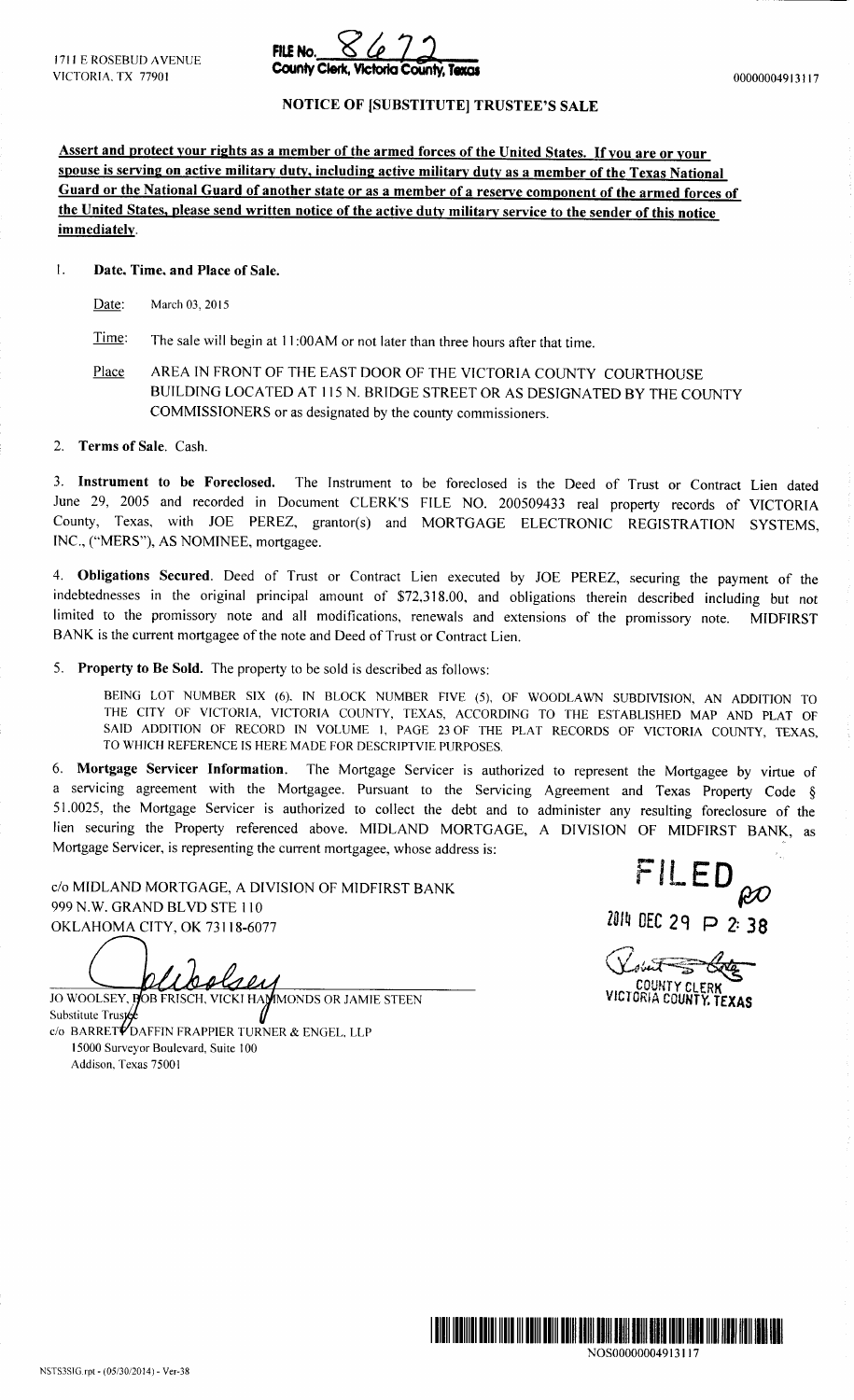Oscar 12-29.pd - Doweload -



County Clerk,Victoria County, Texas

#### NOTICE OF ACCELERATION AND NOTICE OF TRUSTEE'S SALE

#### DEED OF TRUST INFORMATION:

| Date:                         | 10/03/2012                                                          |
|-------------------------------|---------------------------------------------------------------------|
| $Grantor(s)$ .                | KURT DONNELL KING, A SINGLE MAN                                     |
| <b>Original Mortgagee:</b>    | MORTGAGE ELECTRONIC REGISTRATION SYSTEMS, INC., SOLELY AS NOMINE    |
|                               | FOR NTFN, INC., ITS SUCCESSORS AND ASSIGNS                          |
| <b>Original Principal:</b>    | \$99,200.00                                                         |
| <b>Recording Information:</b> | <b>Instrument 201211545</b>                                         |
| <b>Property County:</b>       | Victoria                                                            |
| Property:                     |                                                                     |
|                               | BLOCK 1, LOT 1, WYATT SUBDIVISION NO. 1 AS RECORDED IN VOLUME 8, PA |
|                               | 44-C OF THE MAP AND PLAT RECORDS OF VICTORIA COUNTY, TEXAS.         |
| <b>Reported Address:</b>      | 1111 OWENS STREET, VICTORIA, TX 77901                               |

#### MORTGAGE SERVICING INFORMATION:

The Mortgage Servicer, if not the Current Mortgagee, is representing the Current Mortgagee pursuant to <sup>a</sup> Mortgage Servicing Agreement.

| <b>Current Mortgagee:</b>   | Wells Fargo Bank, NA                                                     |
|-----------------------------|--------------------------------------------------------------------------|
| Mortgage Servicer:          | Wells Fargo Bank, N. A.                                                  |
| <b>Current Beneficiary:</b> | Wells Fargo Bank, NA                                                     |
|                             | Mortgage Servicer Address: 3476 Stateview Boulevard, Fort Mill, SC 29715 |

#### SALE INFORMATION:

| Date of Sale:                 | Tuesday, the 3rd day of February, 2015                                                                                                                                                                          |
|-------------------------------|-----------------------------------------------------------------------------------------------------------------------------------------------------------------------------------------------------------------|
| Time of Sale:                 | 11:00AM or within three hours thereafter.                                                                                                                                                                       |
| <b>Place of Sale:</b>         | AT THE AREA IN FRONT OF THE EAST DOOR OF THE COURTHOUSE BUILDING,                                                                                                                                               |
|                               | LOCATED AT 115 NORTH BRIDGE STREET in Victoria County, Texas, or, if the preced:<br>area is no longer the designated area, at the area most recently designated by the Victoria<br>County Commissioner's Court. |
| <b>Substitute Trustee(s):</b> | Oscar Caballero or Donna Caballero, Cristina Camarata, Sammy Hooda, Michael Burns,                                                                                                                              |
|                               | Alexander Wolfe, Suzanne Suarez or Adam Womack, any to act                                                                                                                                                      |
|                               | Substitute Trustee Address: 14841 Dallas Parkway, Suite 425, Dallas, TX 75254                                                                                                                                   |

WHEREAS, the above-named Grantor previously conveyed the above described property in trust to secure payment the Note set forth in the above- described Deed of Trust; and

WHEREAS, <sup>a</sup> default under the Note and Deed of Trust was declared; such default was reported to not have been cured; and all sums secured by such Deed of Trust were declared to be immediately due and payable; and

WHEREAS, the original Trustee and any previously appointed Substitute Trustee has been removed and Oscar Caballero or Donna Caballero, Cristina Camarata, Sammy Hooda, Michael Burns, Alexander Wolfe, Suzanne Suarez or Ada Womack, any to act, have been appointed as Substitute Trustees and requested to sell the Property to satisfy the indebtedness and

WHEREAS, the undersigned law firm has been requested to provide these notices on behalf of the Current Mortgag Mortgage Servicer and Substitute Trustees;

NOW, THEREFORE, NOTICE IS HEREBY GIVEN of the foregoing matters and that:

- 1. The maturity of the Note has been accelerated and all sums secured by the Deed of Trust have been declared to be immediately due and payable.
- 2. Oscar Caballero or Donna Caballero, Cristina Camarata, Sammy Hooda, Michael Burns, Alexander Wolfe, Suzanne Sua: or Adam Womack, any to act, as Substitute Trustee will sell the Property to the highest bidder for cash on the date, at the place, and no earlier than the time set forth above in the Sale Information section of this notice. The sale will begin withi: three hours after that time.
- 3. This sale shall be subject to any legal impediments to the sale of the Property and to any exceptions referenced in the Dee of Trust or appearing of record to the extent the same are still in effect and shall not cover any property that has been released from the lien of the Deed of Trust.
- 4. No warranties, express or implied, including but not limited to the implied warranties of merchantability and fitness for <sup>a</sup> particular purpose shall be conveyed at the sale, save and except the Grantor's warranties specifically authorized by the Grantor in the Deed of Trust. The property shall be offered" AS- IS", purchasers will buy the property" at the purchaser' own risk" and "at his peril", and no representation is made concerning the quality or nature of title to be acquired. Purchasers will receive whatever interest Grantor and Grantor's assigns have interesting proportionally ct to any liens or intere; of any kind that may survive the sale. Interested persons are encouraged to consult reduced of their choice prior to participating in the sale of the property.

Very truly yours,  $\overline{2014}$  DEC 29 P 2 4 I

Buckley Madole, P.C. Oscar Caballero

https://us-mg204.mail.vahoo.com/neo/launch?.partner=sbc&.rand=613fn6mntvj09 COUNTY CLERK vac COUNTY CLERK

VICTORIA COUNTY. TEXA§

a

ويجعت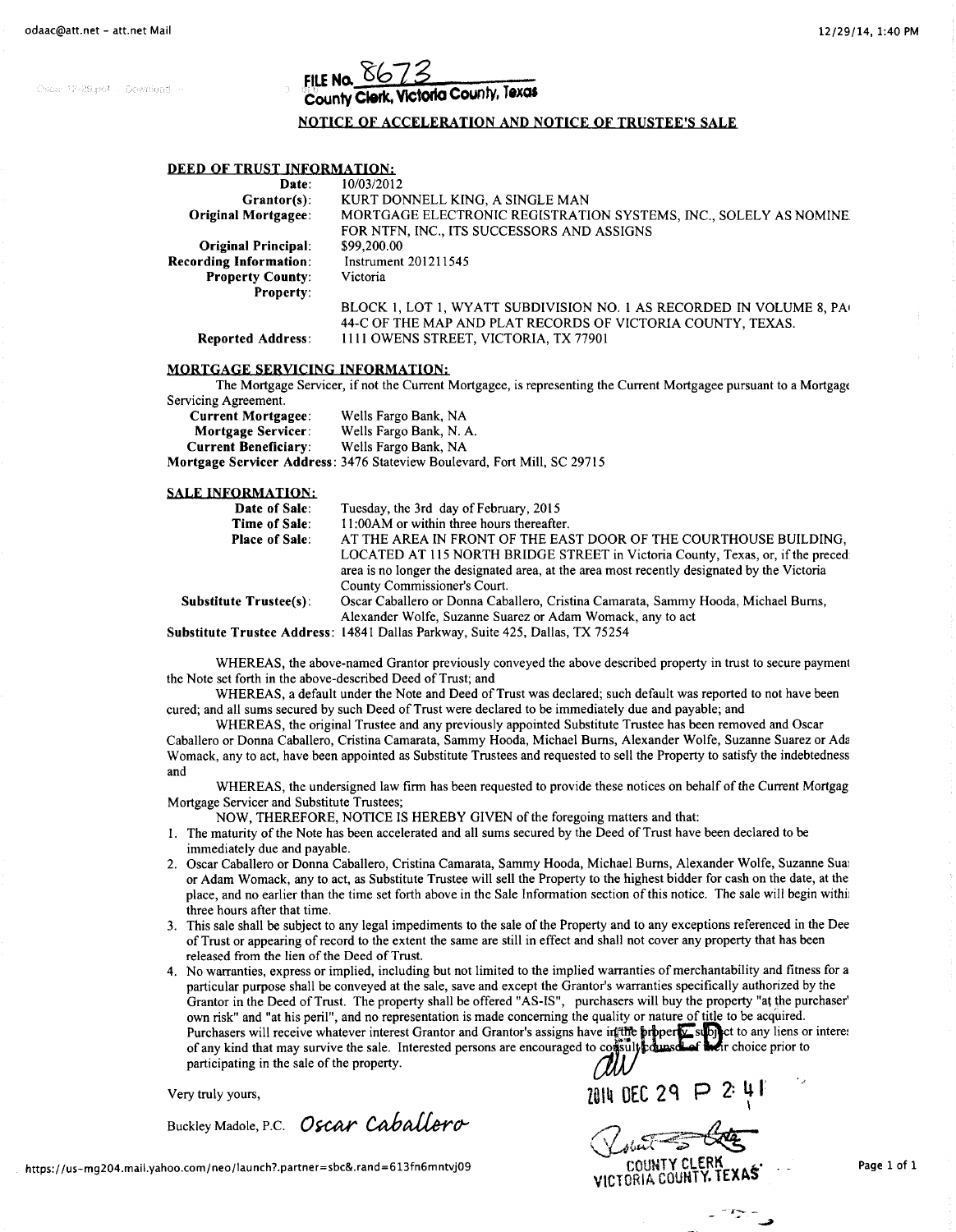Oscar (2-33 pdf. ) Download in



#### NOTICE OF ACCELERATION AND NOTICE OF TRUSTEE'S SALE

| Date:                      | 05/25/2007                                                           |
|----------------------------|----------------------------------------------------------------------|
| Grantor(s):                | AMADOR TORRES, JR., A SINGLE MAN                                     |
| <b>Original Mortgagee:</b> | MORTGAGE ELECTRONIC REGISTRATION SYSTEMS, INC., SOLELY AS NOMINEE    |
|                            | FOR SUNTRUST MORTGAGE, INC., ITS SUCCESSORS AND ASSIGNS              |
| <b>Original Principal:</b> | \$82,500.00                                                          |
| Recording Information:     | Instrument 200706918                                                 |
| <b>Property County:</b>    | Victoria                                                             |
| <b>Property:</b>           |                                                                      |
|                            | BEING LOT NUMBER THREE (3), IN BLOCK NUMBER FOURTEEN (14), OF BON-   |
|                            | AIRE ADDITION, AN ADDITION TO THE CITY OF VICTORIA, VICTORIA COUNTY, |
|                            | TEXAS, ACCORDING TO THE ESTABLISHED MAP AND PLAT OF RECORD IN        |
|                            | VOLUME 245, PAGE 581, OF THE DEED RECORDS OF VICTORIA COUNTY, TEXAS. |
| <b>Reported Address:</b>   | 1806 EAST WARREN AVENUE, VICTORIA, TX 77901                          |

#### MORTGAGE SERVICING INFORMATION:

5 of6

The Mortgage Servicer, ifnot the Current Mortgagee, is representing the Current Mortgagee pursuant to <sup>a</sup> Mortgage Servicing Agreement.

| Servicing Agreement.          |                                                                                                                                                                                                                   |
|-------------------------------|-------------------------------------------------------------------------------------------------------------------------------------------------------------------------------------------------------------------|
| <b>Current Mortgagee:</b>     | Green Tree Servicing LLC                                                                                                                                                                                          |
| Mortgage Servicer:            | Green Tree Servicing LLC                                                                                                                                                                                          |
| <b>Current Beneficiary:</b>   | Green Tree Servicing LLC                                                                                                                                                                                          |
|                               | Mortgage Servicer Address: 1555 W. Walnut Hill Lane, Irving, TX 75038                                                                                                                                             |
| <b>SALE INFORMATION:</b>      |                                                                                                                                                                                                                   |
| Date of Sale:                 | Tuesday, the 3rd day of February, 2015                                                                                                                                                                            |
| Time of Sale:                 | $11:00AM$ or within three hours thereafter.                                                                                                                                                                       |
| <b>Place of Sale:</b>         | AT THE AREA IN FRONT OF THE EAST DOOR OF THE COURTHOUSE BUILDING.                                                                                                                                                 |
|                               | LOCATED AT 115 NORTH BRIDGE STREET in Victoria County, Texas, or, if the preceding<br>area is no longer the designated area, at the area most recently designated by the Victoria<br>County Commissioner's Court. |
|                               | Oscar Caballero or Donna Caballero, Cristina Camarata, Sammy Hooda, Michael Burns,                                                                                                                                |
| <b>Substitute Trustee(s):</b> |                                                                                                                                                                                                                   |
|                               | Alexander Wolfe, Suzanne Suarez or Adam Womack, any to act                                                                                                                                                        |

Alexander Wolfe, Suzanne Suarez or Adam Womack, any to act<br>Substitute Trustee Address: 14841 Dallas Parkway, Suite 425, Dallas, TX 75254

WHEREAS, the above-named Grantor previously conveyed the above described property in trust to secure payment of the Note set forth in the above- described Deed of Trust; and

WHEREAS, a default under the Note and Deed of Trust was declared; such default was reported to not have been cured; and all sums secured by such Deed of Trust were declared to be immediately due and payable; and

WHEREAS, the original Trustee and any previously appointed Substitute Trustee has been removed and Oscar Caballero or Donna Caballero, Cristina Camarata, Sammy Hooda, Michael Burns, Alexander Wolfe, Suzanne Suarez or Adam Womack, any to act, have been appointed as Substitute Trustees and requested to sell the Property to satisfy the indebtedness; and

WHEREAS, the undersigned law firm has been requested to provide these notices on behalf ofthe Current Mortgagee,

Mortgage Servicer and Substitute Trustees;<br>NOW, THEREFORE, NOTICE IS HEREBY GIVEN of the foregoing matters and that:<br>I. The maturity of the Note has been accelerated and all sums secured by the Deed of Trust have been de

immediately due and payable. 2. Oscar Caballero or Donna Caballero, Cristina Camarata, Sammy Hoods, Michael Burns, Alexander Wolfe, Suzanne Suarez or Adam Womack, any to act, as Substitute Trustee will sell the Property to the highest bidder for cash on the date, at the<br>place, and no earlier than the time set forth above in the Sale Information section of this notice three hours after that time.

3. This sale shall be subject to any legal impediments to the sale of the Property and to any exceptions referenced in the Deed<br>of Trust or appearing of record to the extent the same are still in effect and shall not cover

4. No warranties, express or implied, including but not limited to the implied warranties of merchantability and fitness for a particular purpose shall be conveyed at the sale, save and except the Grantofr Swarranties spec Purchasers will receive whatever interest Grantor and Grantor's assigns have in the property, subject to any liens or interests<br>of any kind that may survive the sale. Interested persons are encouraged to consult counsel of

Very truly yours,

Buckley Madole, P.C. Oscar Caballero

**ELED**  $2014$  DEC 29  $\Box$  2: 41

9550- N- 1812 2146940610 PGA .\_ POSTPKG COUNTY CLERK VICTORIA COUNTY. TEXAS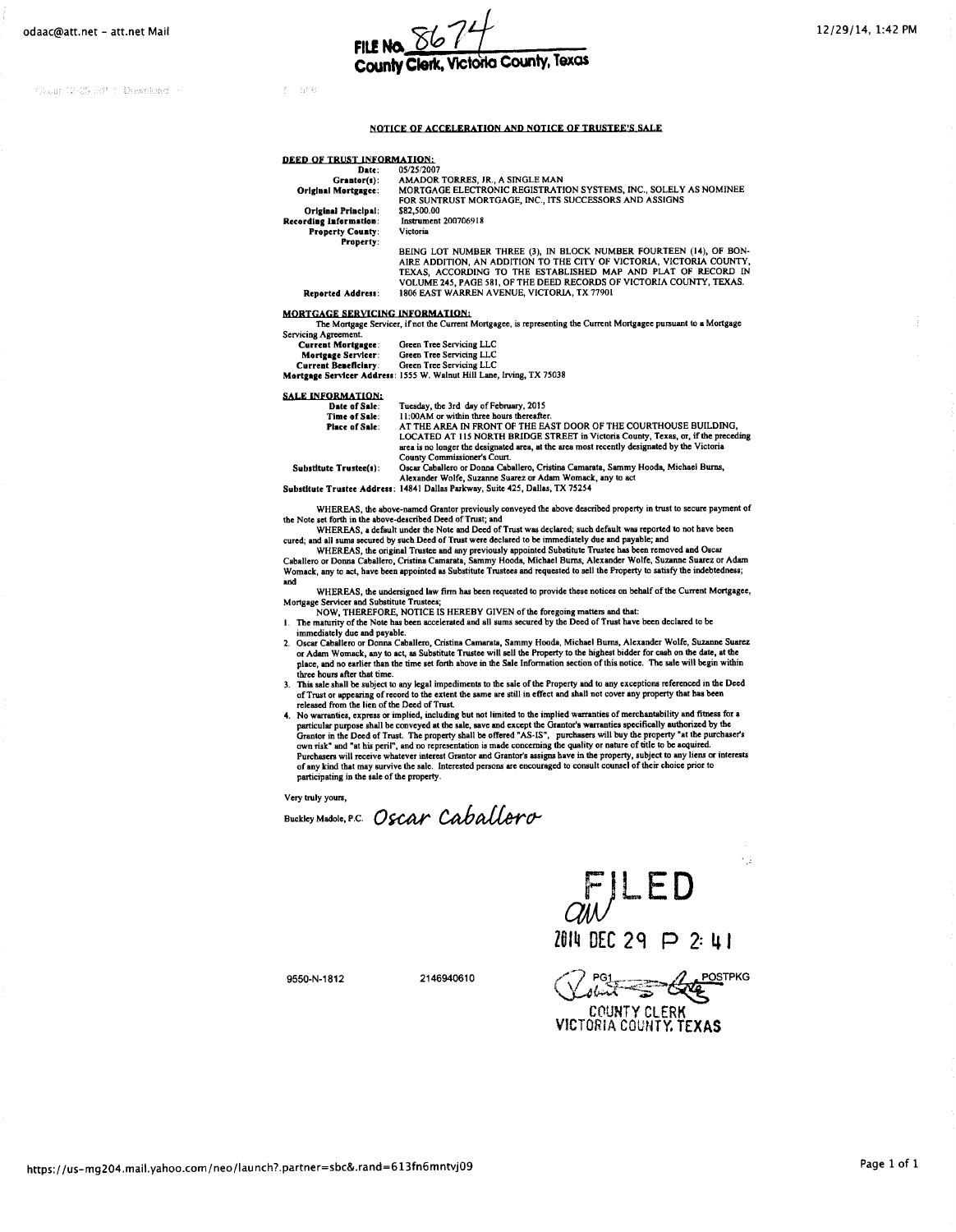

#### NOTICE OF FORECLOSURE SALE

Date: January 5, 2014 2015 2014 2015 JAN - 5 P 2: 24

aleidi Chol

Deed of Trust:

Date: June 28, 2012

Grantor: Richard Rosbottom and Angela Zbranek

Trustee: Kelly Garrett Kucera

Beneficiary: Michael F. Kane and Carolyn S. Kane

County Where Property is Located: Victoria

Recorded In: Instrument Number 201207041 of the Official Records of Victoria County, Texas

#### Deed of Trust to Secure Assumption:

| Date: | March 14, 2013 |  |
|-------|----------------|--|
|       |                |  |

Grantor: Richard Rosbottom

Trustee: Kelly Garrett Kucera

Beneficiary: Michael F. Kane and Carolyn S. Kane

County Where Property is Located: Victoria

Recorded In: Instrument Number 201304163 of the Official Records of Victoria County, Texas

#### Property To Be Sold.

BEING Lot Number Three (3), in Block Number Two. (2), of Deer Meadows Subdivision, Section No. 1, an addition to the County of Victoria, according to the established map and plat of record in Volume 4, Page 45, of the Plat Records of Victoria County, Texas.

#### Date and Time of Sale of Property:

Tuesday, February 3, 2015. The sale shall begin no earlier than 10:00 A.M. or no later than three hours thereafter. The sale shall be completed by no later than 1:00 P.M.

Place of Sale of Property: Courthouse foyer facing Bridge Street, Victoria County Courthouse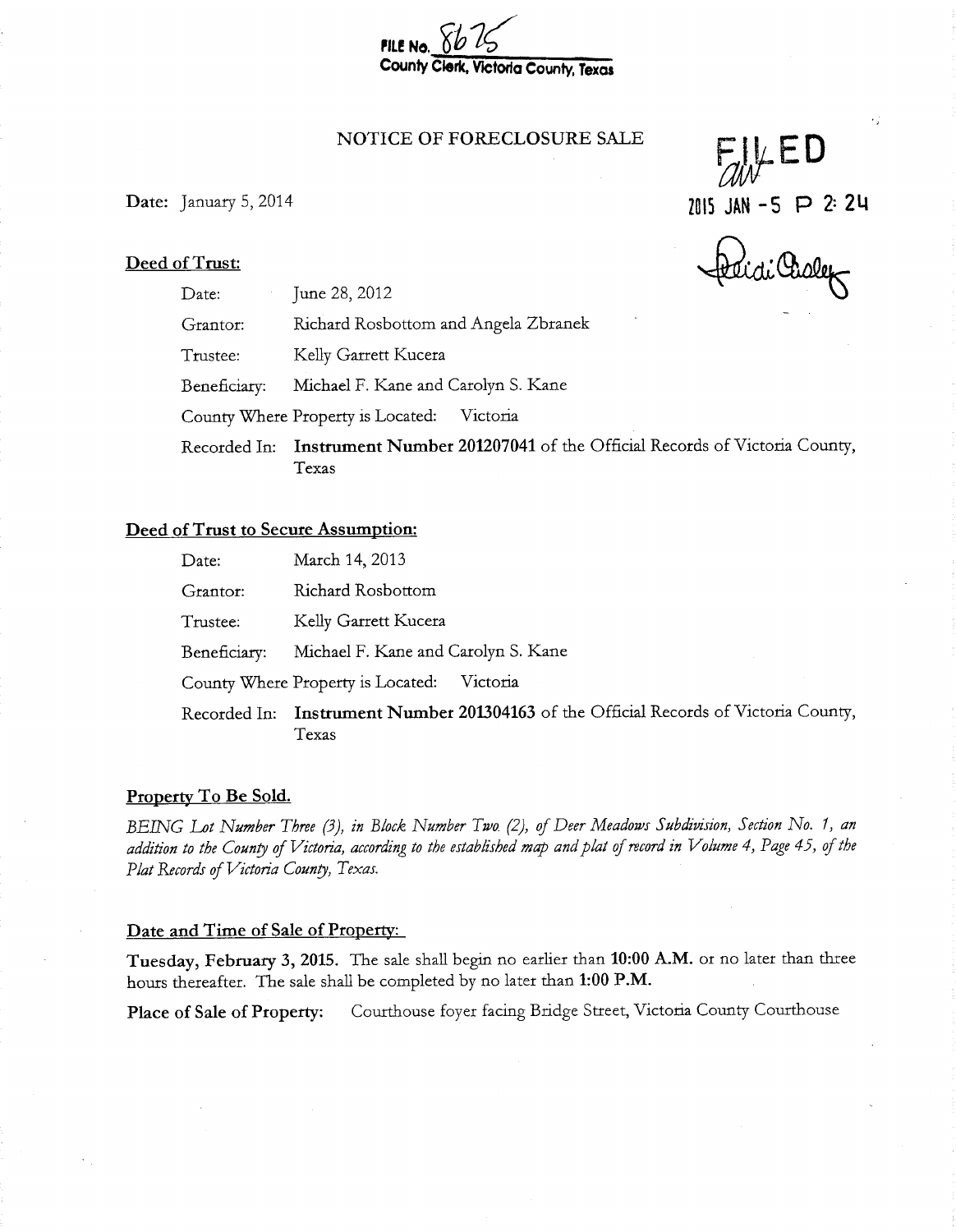#### Terms of Sale.

The sale will be conducted as <sup>a</sup> public auction to the highest bidder for cash, subject to the provisions of the Deed of Trust permitting the beneficiary thereunder to have the bid credited to the note up to the amount of the unpaid debt secured by the Deed of Trust at the time of sale.

Those desiring to purchase the property will need to be demonstrate their ability to pay cash on the day the property is sold.

The sale will be made expressly subject to any title matters set forth in the Deed of Trust, but prospective bidders are reminded that by law the sale will necessarily be made subject to all prior matters of record affecting the property, if any, to the extent that they remain in force and effect and have not been subordinated to the Deed of Trust. Prospective bidders are strongly urged to examine the applicable property records to determine the nature and extent of such matters, if any.

#### Type of Sale.

The sale is <sup>a</sup> nonjudicial deed of trust lien and security interest foreclosure sale being conducted pursuant to the power of sale granted by the Deed of Trust executed by Mortgager to Kelly Garrett Kucera, Trustee for the benefit of Michael F. Kane and spouse, Carolyn S. Kane and recorded in Instrument Number 201207041, Official Records of Victoria County, Texas. A Deed of Trust To Secure Assumption executed by Mortgager to Kelly Garrett Kucera, Trustee for the benefit of Michael F. Kane and spouse, Carolyn S. Kane and recorded in Instrument Number 201304163, Official Records of Victoria County, Texas.

#### Obligations Secured.

The Deed of Trust provides that it secures the payment of the indebtedness and obligations therein described including but not limited to the Promissory Note of even dated therewith, in the original principal amount of \$150, 000.00 and executed by Richard Rosbottom and Angela Zbranek and payable to the order of Michael F. Kane and spouse, Carolyn S. Kane and all renewals, modifications and extensions of the Note. Michael F. Kane and spouse, Carolyn S. Kane the current owner and holder of the Note and the Obligations and is the beneficiary under the Deed of Trust and the Deed of Trust to Secure Assumption.

#### Default and Request To Act.

Default has occurred under the Deed of Trust, and the beneficiary has requested me, as Trustee, to conduct this sale. Notice is to be given that before the sale the beneficiary may appoint another person as substitute trustee to conduct the sale.

> Kelly Garrett Kucera, Trustee Kelly Garrett Kucera, Attorney at Law State Bar No. 24049155 P.O. Box 5393 Victoria, Texas 77903 Telephone: 361. 576.0145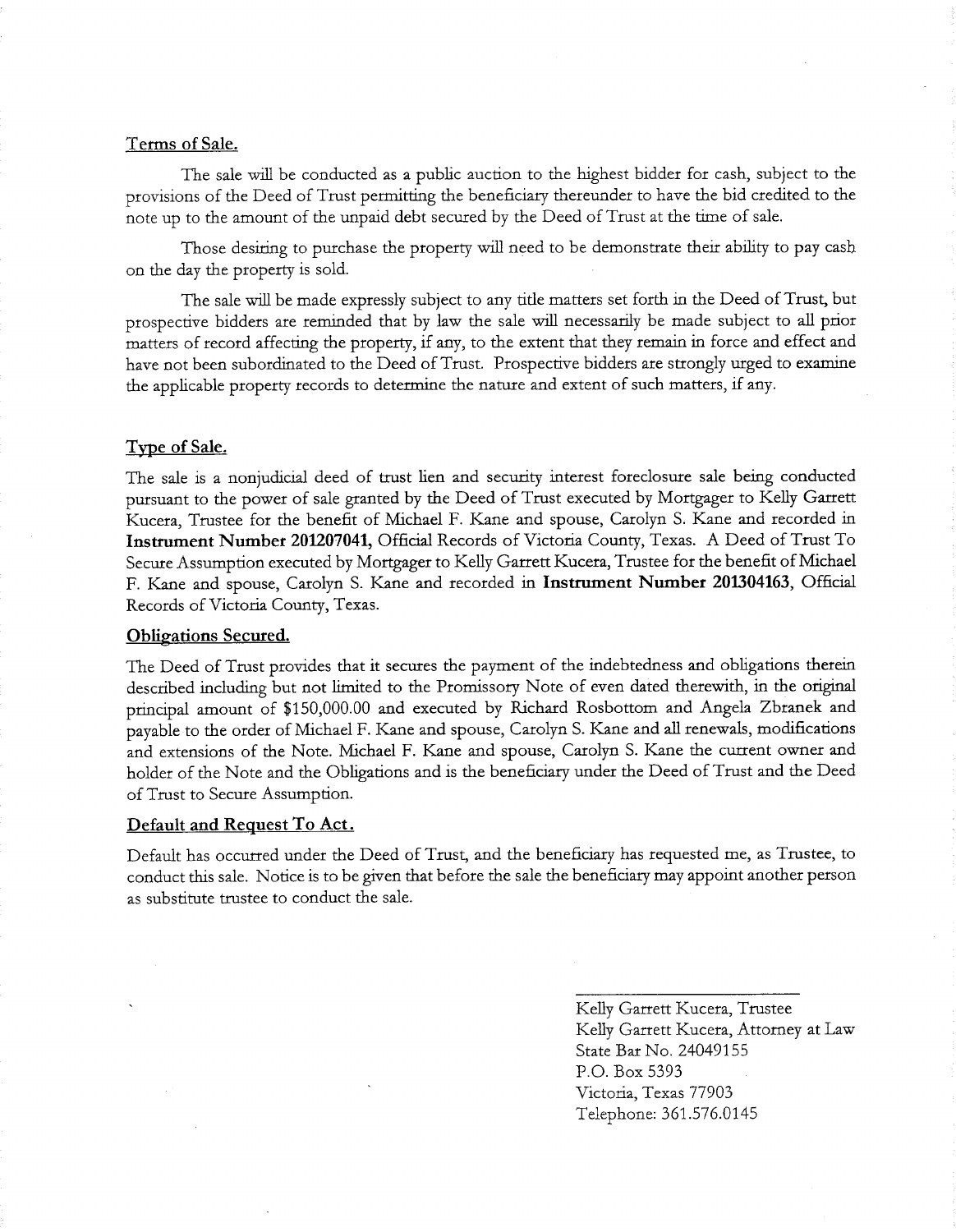## FILE No.  $\frac{8}{6}$ <br>County Clerk, V Victoria County, Texas

## NOTICE OF SUBSTITUTE TRUSTEE'S SALE

Pursuant to authority conferred upon me by that certain Deed of Trust executed by MICHAEL S. CUELLAR and REBECCA GAONA of Victoria County, Texas, dated February 3, 2005, and duly recorded as Instrument No. 200501554, of the Official Records of Victoria County, Texas, I will, as Substitute Trustee under said Deed of Trust, in order to satisfy the indebtedness secured thereby and at the request of the holder of said indebtedness, default having been made in the payment thereof, sell on Tuesday, February 3, 2015,( that being the first Tuesday of said month), at public auction to the highest bidder for cash at the area of the Victoria County Courthouse designated by the Victoria County Commissioners Court for foreclosure sales( the Commissioners Court designation is recorded in the Real Property Records of Victoria County, Texas), said Courthouse being located in Victoria, Texas, between the hours of 10:00 o'clock a.m. and 1:00 o'clock p.m. of that day (the earliest time at which the sale will occur is  $10:00$  o'clock a.m., and the latest time at which it may occur is 1:00 o'clock p.m.), the following-described property, to-wit:

Being Lot No. 2, in Block No. 1, of HOPKINS ADDITION, an addition to the City ofVictoria, Victoria County, Texas, according to the established map and plat ofsaid addition of record in Volume 6, Page 46 of the Plat Records of Victoria County, Texas;

Subject, however, to any title exceptions and other matters set forth in the Deed of Trust described above or as may appear of record in the Office of the County Clerk of Victoria County, Texas, any ad valorem taxes that may be owing against the above-described property, and to any rights of parties in possession of the abovedescribed property.

## **NOTICE**

Assert and protect your rights as a member of the armed forces of the United States. If you are or your spouse is serving on active military duty, including active military duty as a member of the Texas National Guard or the National Guard of another state or as <sup>a</sup> member of a reserve component of the armed forces of the United States, please send written notice of the active duty military service to the sender of this notice immediately.

Executed this  $8<sup>th</sup>$  day of January, 201 $\hat{f}$ .

**CONCRETE CONTROLLER CONTROLLER CONTROLLER CONTROLLER CONTROLLER CONTROLLER CONTROLLER CONTROLLER CONTROLLER CONTROLLER CONTROLLER CONTROLLER CONTROLLER CONTROLLER CONTROLLER CONTROLLER CONTROLLER CONTROLLER CONTROLLER CON** 

203 N. Libe Victoria, Texas 77901 361-573-5500 Telephone 361-570-2184 Facsimile

 $E = D$ <br>2015 JAN - 9 A 11: 43

Didi Chalex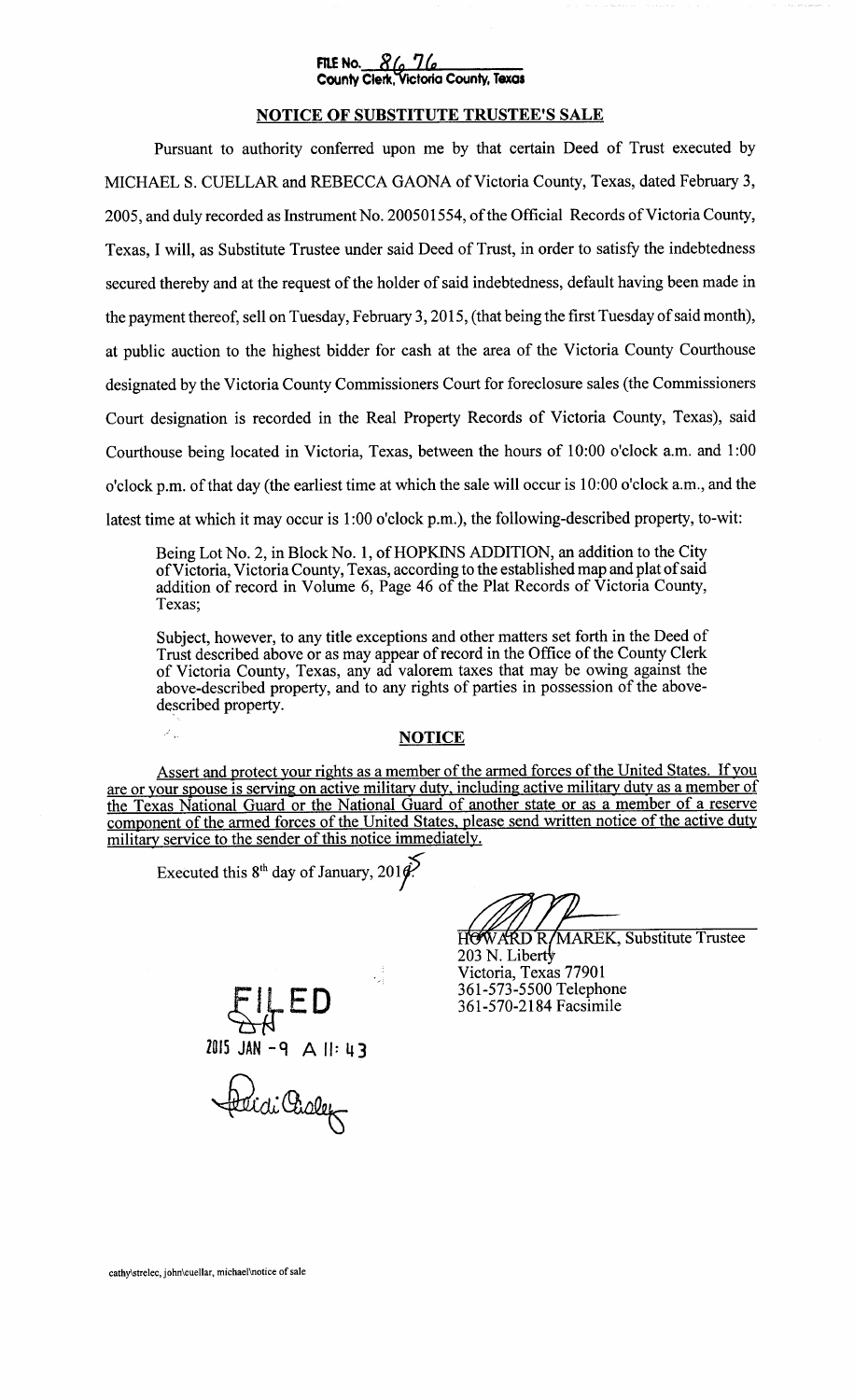## FILE No.  $8677$ County Clerk, Victoria County, Texas

### HOME EQUITY POSTING WITH ORDER ATTACHED

408 AVENUE E 20130177900335 V1CTORIA,TX 77901

## NOTICE OF SUBSTITUTE TRUSTEE SALE

(See TEX. CONST.art.XVI, § 50a(6) Order attached)

Assert and protect your rights as <sup>a</sup> member of the armed forces of the United States. If you are or your spouse is serving on active military duty, including active military duty as a member of the Texas National Guard or the National Guard of another state or as a member of a reserve component of the armed forces of the United States, please send written notice of the active duty military service to the sender of this notice immediately.

1. Date, Time, and Place of Sale.

Date: February 03, 2015

Time: The sale will begin at 11:00AM or not later than three hours after that time.

Place AREA IN FRONT OF THE EAST DOOR OF THE VICTORIA COUNTY COURTHOUSE BUILDING LOCATED AT 115 N. BRIDGE STREET OR AS DESIGNATED BY THE COUNTY COMMISSIONERS or as designated by the county commissioners.

2. Terms of Sale. Cash.

3. Instrument to be Foreclosed. The Instrument to be foreclosed is the Deed of Trust or Contract Lien dated March 28, 2007 and recorded in Document CLERK'S FILE NO. <sup>200704179</sup> real property records of VICTORIA County, Texas, with EDWARD BARRON AND JESSICA BARRON, gantor(s) and WELLS FARGO FINANCIAL TEXAS, INC., mortgagee.

4. Obligations Secured. Deed of Trust or Contract Lien executed by EDWARD BARRON AND JESSICA BARRON, securing the payment of the indebtednesses in the original principal amount of \$46,800.43, and obligations therein described including but not limited to the promissory note and all modifications, renewals and extensions of the promissory note. WELLS FARGO FINANCIAL TEXAS, INC. is the current mortgagee of the note and Deed of Trust or Contract Lien.

5. Property to Be Sold. The property to be sold is described as follows:

BEING LOT NUMBER FOUR (4), IN BLOCK NUMBER FIVE (5), OF BREEZE TERRACE, AN ADDITION TO THE CITY OF VICTORIA, VICTORIA COUNTY, TEXAS, ACCORDING TO THE ESTABLISHED MAP AND PLAT OF SAID ADDITION OF. RECORD IN VOLUME 1, PAGE <sup>48</sup> OF THE PLAT RECORDS OF VICTORIA COUNTY, TEXAS, TO WHICH REFERENCE IS HERE MADE FOR DESCRIPTIVE PURPOSES.

6. Mortgage Servicer Information. The Mortgage Servicer is authorized to represent the Mortgagee by virtue of <sup>a</sup> servicing agreement with the Mortgagee. Pursuant to the Servicing Agreement and Texas Property Code § 51.0025, the Mortgage Servicer is authorized to collect the debt and to administer any resulting foreclosure of the lien securing the Property referenced above. WELLS FARGO BANK, N.A., as Mortgage Servicer, is representing the current mortgagee, whose address is:

c/o WELLS FARGO BANK, N.A. 3476 STATEYIEW BLVD. FORT MILI $\ell$ , SC 297 JO WOOLSEY, WILLIAM D. LAREW, WILLIAM L. LAREW, OR VICKI HAMMONDS<br>Substitute Truster<br>15000 Surveyor Boulevard, Suite 100 Substitute Truste c/ o Addison, Texas 75001

2015 JAN 12 P 12:54

di Chale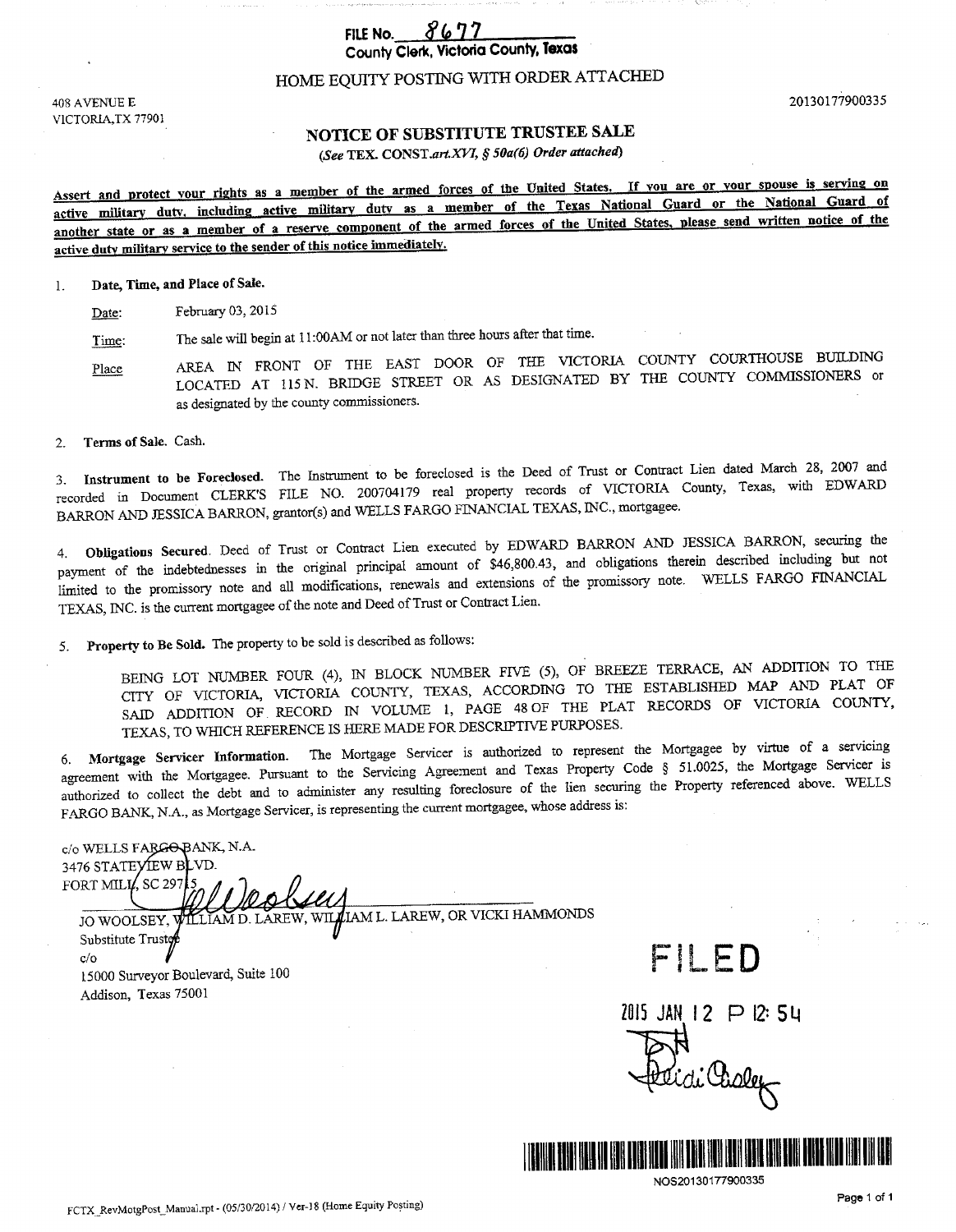#### Oct. 10. 2014 10:56AM

#### No. 1535 7. 3

## CAUSE NO. 14-83-76035-4 ŝ

Ş

Ş

ŝ ŝ

| In Res Order of Fareclosure |
|-----------------------------|
| Concerning                  |

#### IN THE DISTRICT COURT

 $408$  AVENUE E VICTORIA, TEXAS 77901

#### OF VICTORIA COUNTY, TEXAS

Under Tex. R. Civ. P. 736

24TH JUDICIAL DISTRICT

### Ş AGREED HOME BOUITY FORECLOSURE ORDER

On this dan, the count considered petrioner, WELLS EARGO FINANCIAL TEXAS, INC-S TEX R. C.F. P. 736 Home Equip Foreclosum Application. The court has determined that it has jurisdiction over the subject matter and the paries in this proceeding. After reviewing the

#### pleadings, the affidavits and the arguments of counsel the court finds:

1. The name and lest known address for each respondent subject to this Order (Tex. Prop.

Code § 51.0001(2)) are as follows:

Edward Barron 408 Avenue E Victoria, Tezas 77901

Jessica Barrom 408 Avenue E Victoria, Texas 77901

2) The commonly known melling address of the property encumbered by the lien sought to

be functioned is 408 AVENUE E, VICTORIA, TEXAS 77901, (the "Papperty"). The Property legal

description is:

BEING LOT NUMBER FOUR (4), IN BLOCK NUMBER FIVE (5), OF BREEZE TERRACE, AN ADDITION TO THE CITY OF VICTORIA VICTORIA COUNTY, TEXAS, ACCORDING TO THE ESTABLISHED MAP AND PLAT OF SAID ADDITION OF RECORD IN VOLUME 1. PAGE 48 OF THE PLAT RECORDS OF VICTORIA COUNTY, TEXAS, TO WHICH REFERENCE IS HERE MADE FOR DESCRIPTIVE PURPOSES.

3. The Debt exists and is recurred by a fien created under TEZ CONST. ART. XVI, § 50(a)(6),

for a home equity loss.

Agreed Home Equip Foreclosure Order BDFTE Ne. 20130177900335

Page 1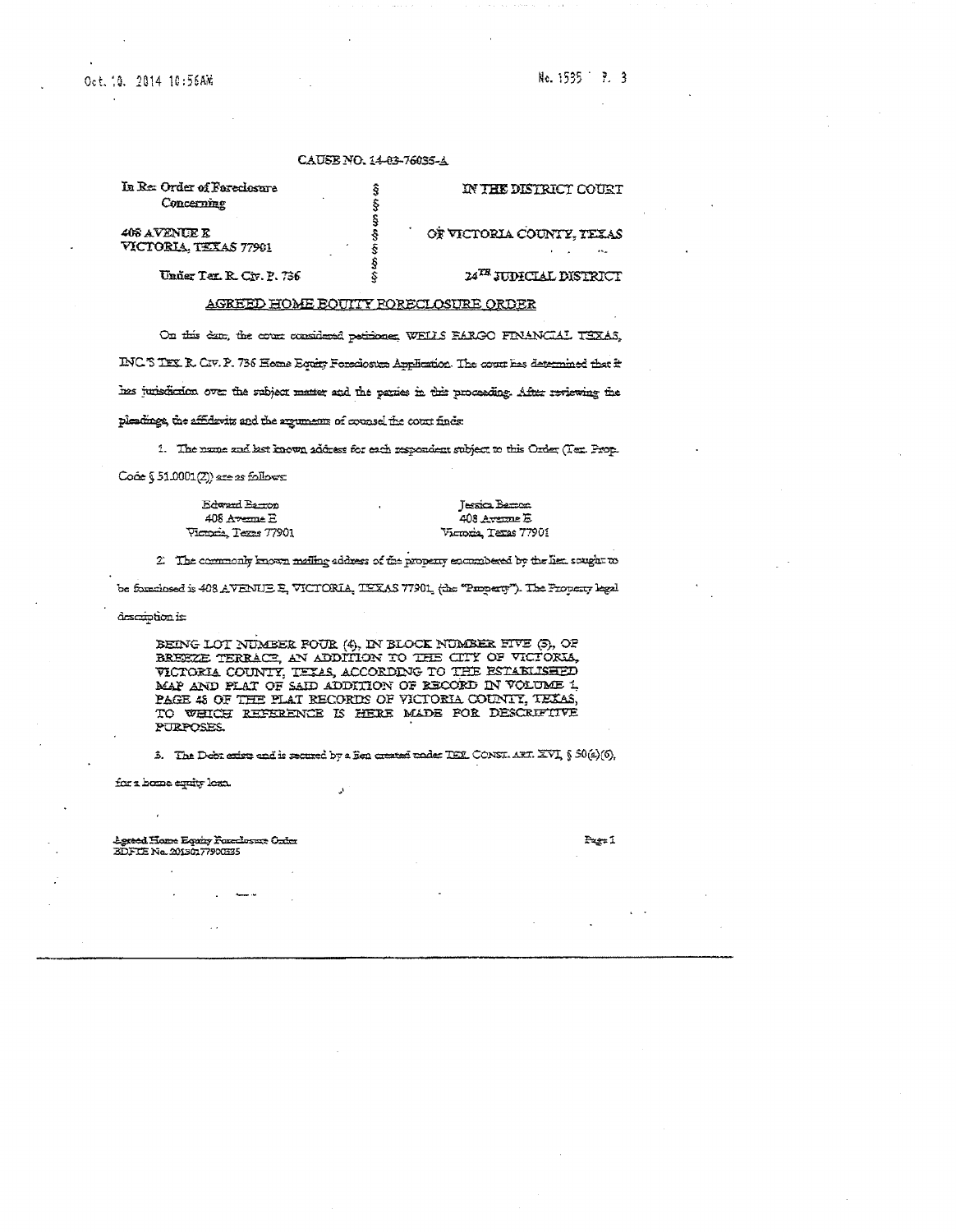4. Petitioner is the beneficiary of the security insurantina (hereinafter referred to as the "Deed of Iras?"). Bdward Barron (hereafter "Obligor" whether one or more) executed the promissory nous dated March 28, 2007 in the original principal amount of \$46,800.43. Obligor is the party obligated to pay the loan agreement, contract, or lien sought to be foreclosed.

5. Ohligor and Jessica Barron executed the Deed of Trust, which is recorded in the Victoria County Real Property Records as Document # 200704179.

6. Respondent/Obligor failed to make payments in accordance with tensus of the losn agreement, contract or deed of trust and is in default under the terms of those agreements.

7. As of the date the application was filed. Obligor felled to remit the installment payment due for April 3, 2013 and the installments that have become due after that date. As of February 17, 2014, there are at least 11 rapaid schemiled payments. The among required as expected خصت before Pebruary 15, 2014 is \$10,014.25. The amount required to pay off-the loss-in-fall before February 18, 2014 is \$61,265.49. This amount does not include and fest bre charger, inneren fess, coses, esses machines or other issuid charges paid after February 18, 2914; all-of-which will compane to across secretary to the stock and the diffust

8. The requisite notices to outs the defenit and accelerate the maturity of the Debt have been mailed to each person as required under applicable law and the losn agreement, contract, or Hen sought to be foreclosed and the opportunity to oute has expired.

9. Before the application was filed, any other action required under applicable law and the loan agreement, contract, or hen sought to be foreclosed was performed.

10. The court further finds that the Application complies with TEX. E. CIV. P. 755 and 756; that in accordance with TEX R-CIV. P-736.7(c) a copy of the required Renum of Service has been on file with the Clerk of the Count for at least 10 days. Peritioner has established the basis for foreclosure; that perificner has appointed J. Woolsey, J. Suesn, V. Hammonds, W. Larew, or their

Agreed Home Equity Foreclesure Order<br>BDFIE No. 20130177900555

 $2$  age  $2$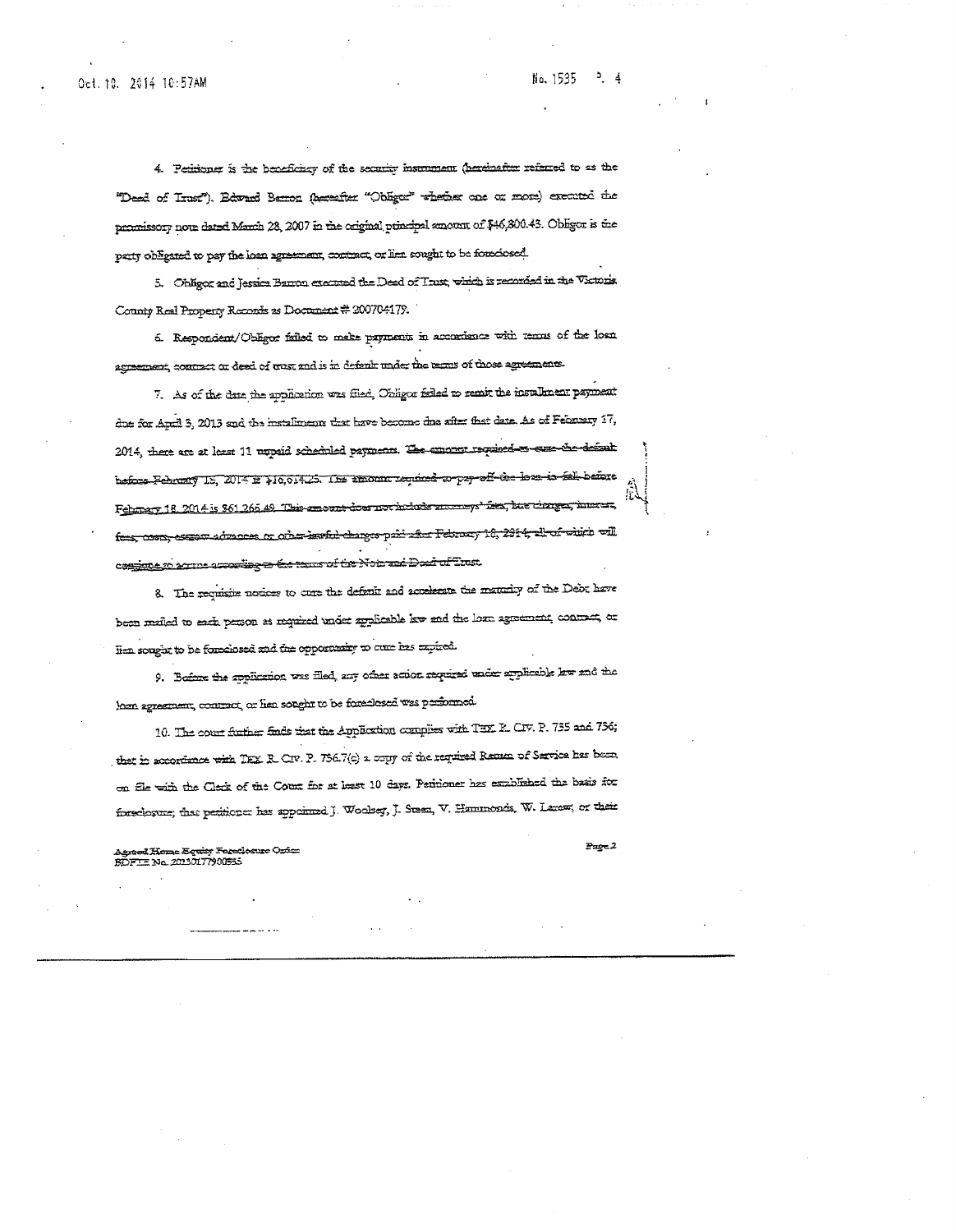Oct. 10, 2014 10:57AW

successor, as the substitute trustee to conduct the foreclosure contemplated by this proceeding; and that peridoner may proceed with foreclosure of the sectored Property according to the terms of the security instrument, TEX PROP. CODE § 51.002 and applicable law in accordance with TEX R. C.V. P. 736.9.

IT IS THEREFORE ORDERED that the peciconer may proceed with a foreclosure sale under the terms of the security instrument, TEX PROP. CODE § 51.002 and applicable law wath respect to the secured Property made the subject of this proceeding no earlier than the Jamaxy 6, 2015 sale dans.

SIGNED this  $10$  day of  $0$   $10$   $15$   $2014$ 

15/ Koetter

Agreed Home Bouity Forsclosure Order<br>BDFIE No. 20130177900355

 $r_{\rm age}$   $\bar{s}$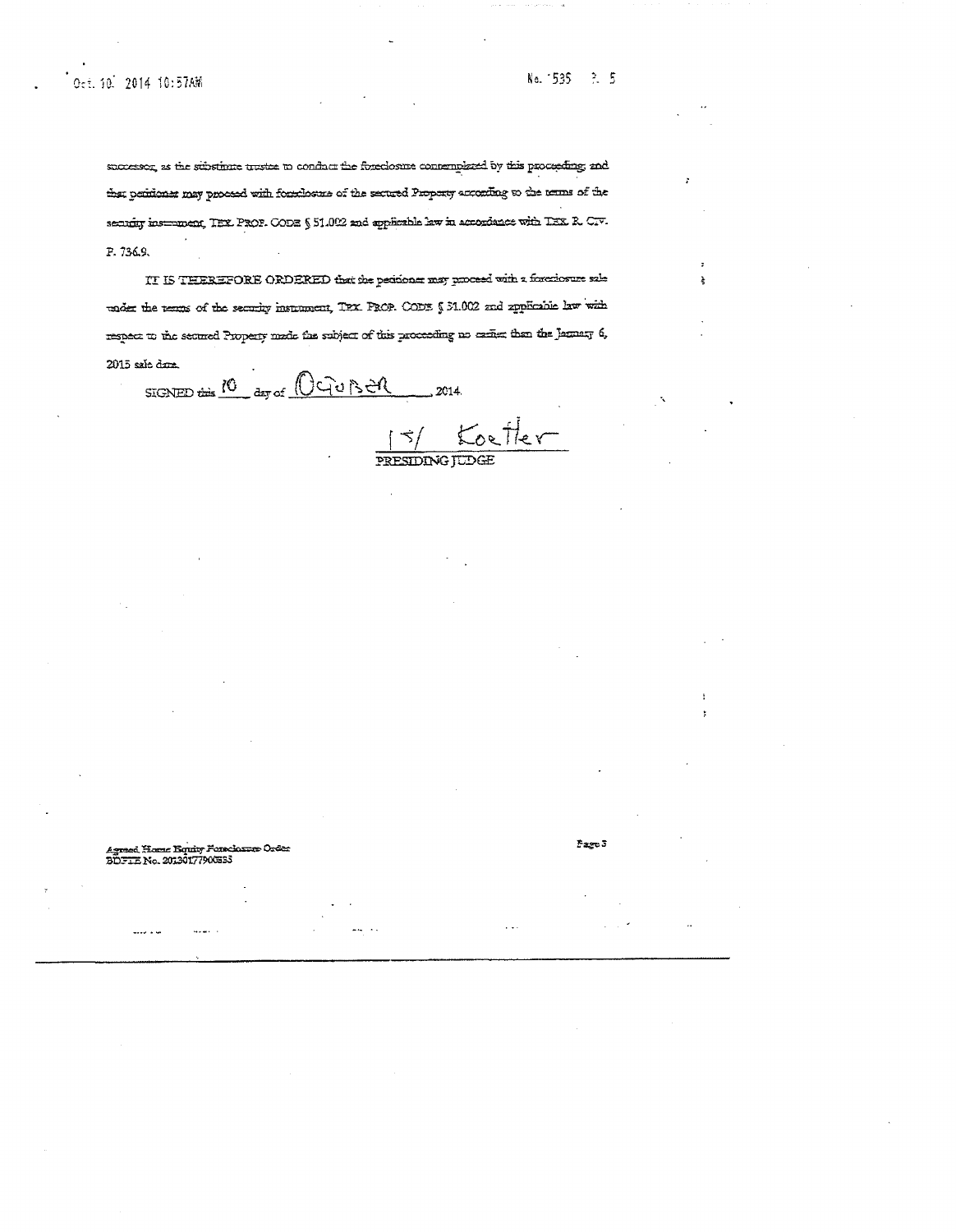$\ddot{\phantom{a}}$ 

ORDER AGREED TO  $\&$ SUBMITTED BY:

9

Thomas L. Brackett State Ber No.: 24034357 15000 Surveyor Blvd., See. 190 Addison, Texas 75001 (972) 386-5040 (972) 341-0734 (Pacsimile)<br>thomaster@bdferown.com

ATTORNEY FOR PETITIONER

O.F. Jones III State Bzz No. 10974000 109 W. Santa Rose  $P.O.Dx = E$ Victoria, Texas 77902 (361) 573-6381 (361) 576-4607 (Facsimile)<br>Ofiones:560/@gmail.com

ATTORNEY FOR DEFENDANT

# Agreed Home Bouiry Possedosure Order<br>BDFTE No. 20150177900555

 $\sim$  $\frac{1}{2}$  and  $\frac{1}{2}$  are set of the والمتحاذ والمتحدث

þ ÷  $\mathbf{r}$ 

 $\ddot{\mathbf{t}}$ 

 $P_{\text{age}}4$ 

 $\mathbf{I}$  $\frac{1}{2}$ للعمورين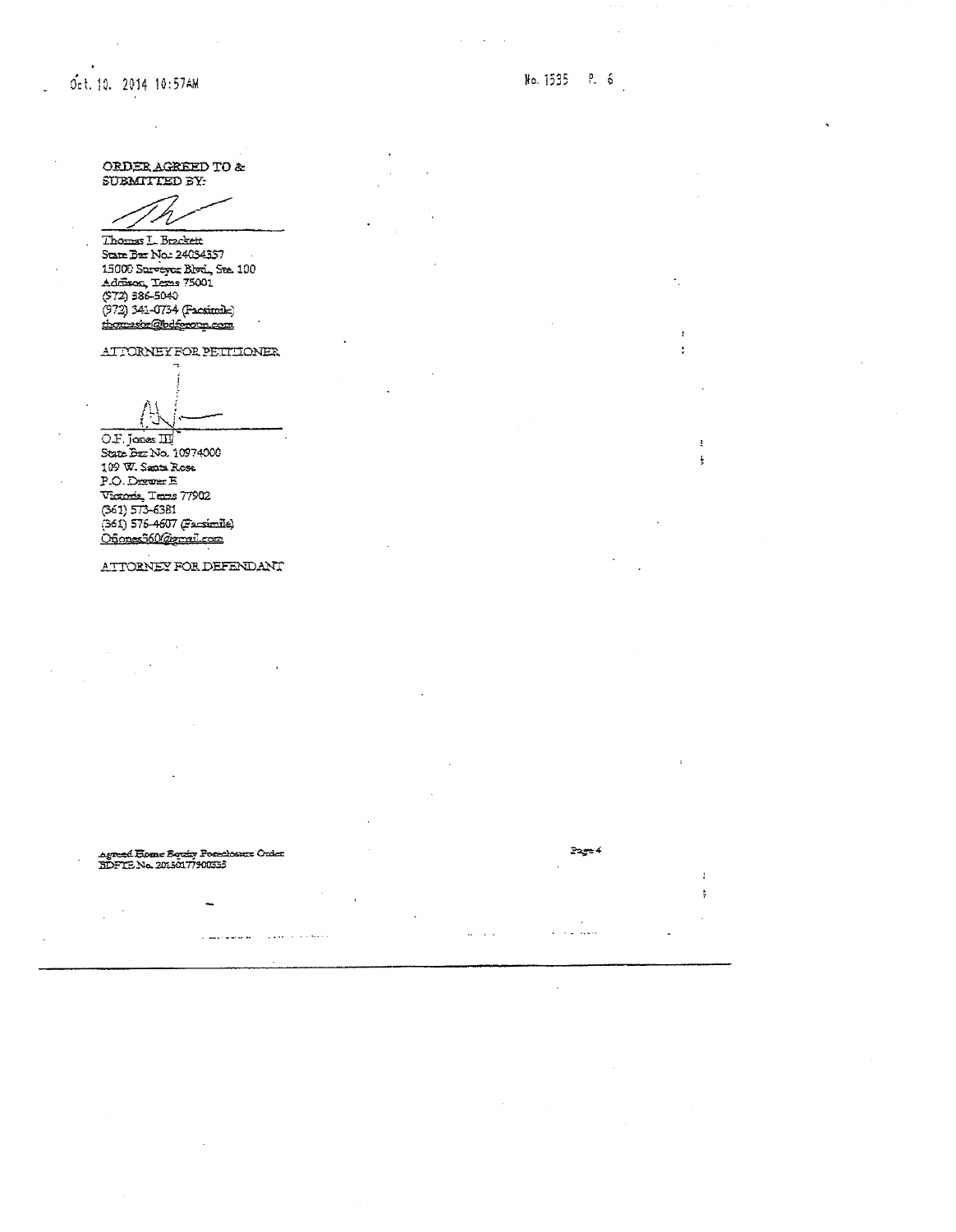## FILE No. ria County, Texas

#### NOTICE OF ACCELERATION AND NOTICE OF TRUSTEE'S SALE

#### DEED OF TRUST INFORMATION:

| Date:                         | 11/23/2007                                                        |
|-------------------------------|-------------------------------------------------------------------|
| $Grantor(s):$                 | ROBERT SUNIGA, ROSE SUNIGA, HUSBAND AND WIFE                      |
| <b>Original Mortgagee:</b>    | CITIFINANCIAL, INC.                                               |
| <b>Original Principal:</b>    | \$80,164.02                                                       |
| <b>Recording Information:</b> | Instrument 200714965                                              |
| <b>Property County:</b>       | <b>Victoria</b>                                                   |
| <b>Property:</b>              |                                                                   |
|                               | BEING LOT NUMBER FOUR (4) IN BLOCK NUMBER EIGHT (8) OF BON-AIRE   |
|                               | ADDITION AN ADDITION TO THE CITY OF VICTORIA, VICTORIA COUNTY,    |
|                               | TEXAS, ACCORDING TO THE ESTABLISHED MAP AND PLAT OF SAID ADDITION |
|                               | OF RECORD IN VOLUME 245, PAGE 581 OF THE DEED RECORDS OF VICTORIA |
|                               | COUNTY, TEXAS.                                                    |
| <b>Reported Address:</b>      | 2308 MACARTHUR, VICTORIA, TX 77901                                |

#### MORTGAGE SERVICING INFORMATION:.

The Mortgage Servicer, if not the Current Mortgagee, is representing the Current Mortgagee pursuant to <sup>a</sup> Mortgage Servicing Agreement.

| <b>Current Mortgagee:</b>   | CitiFinancial Servicing LLC                                          |
|-----------------------------|----------------------------------------------------------------------|
| <b>Mortgage Servicer:</b>   | CitiMortgage, Inc.                                                   |
| <b>Current Beneficiary:</b> | CitiFinancial Servicing LLC                                          |
|                             | Mortgage Servicer Address: 1000 Technology Drive, O'Fallon, MO 63368 |

SALE INFORMATION:

| SALE INFORMATIONE             |                                                                                                                                                                                                                                                                                        |
|-------------------------------|----------------------------------------------------------------------------------------------------------------------------------------------------------------------------------------------------------------------------------------------------------------------------------------|
| Date of Sale:                 | Tuesday, the 3rd day of February, 2015                                                                                                                                                                                                                                                 |
| Time of Sale:                 | 11:00AM or within three hours thereafter.                                                                                                                                                                                                                                              |
| <b>Place of Sale:</b>         | AT THE AREA IN FRONT OF THE EAST DOOR OF THE COURTHOUSE BUILDING,<br>LOCATED AT 115 NORTH BRIDGE STREET in Victoria County, Texas, or, if the preceding<br>area is no longer the designated area, at the area most recently designated by the Victoria<br>County Commissioner's Court. |
| <b>Substitute Trustee(s):</b> | Oscar Caballero or Donna Caballero, Cristina Camarata, Sammy Hooda, Michael Burns,<br>Alexander Wolfe, Suzanne Suarez or Adam Womack, any to act                                                                                                                                       |
|                               | Substitute Trustee Address: 14841 Dallas Parkway, Suite 425, Dallas, TX 75254                                                                                                                                                                                                          |
|                               |                                                                                                                                                                                                                                                                                        |

WHEREAS, the above-named Grantor previously conveyed the above described property in trust to secure payment of the Note set forth in the above-described Deed of Trust; and

WHEREAS, <sup>a</sup> default under the Note and Deed of Trust was declared; such default was reported to not have been cured; and all sums secured by such Deed of Trust were declared to be immediately due and payable; and

WHEREAS, the original Trustee and any previously appointed Substitute Trustee has been removed and Oscar Caballero or Donna Caballero, Cristina Camarata, Sammy Hooda, Michael Burns, Alexander Wolfe, Suzanne Suarez or Adam Womack, any to act, have been appointed as Substitute Trustees and requested to sell the Property to satisfy the indebtedness; and

WHEREAS, the undersigned law firm has been requested to provide these notices on behalf of the Current Mortgagee, Mortgage Servicer and Substitute Trustees;

NOW, THEREFORE, NOTICE IS HEREBY GIVEN of the foregoing matters and that:

- 1. The maturity of the Note has been accelerated and all sums secured by the Deed of Trust have been declared to be immediately due and payable.
- 2. Oscar Caballero or Donna Caballero, Cristina Camarata, Sammy Hooda, Michael Burns, Alexander Wolfe, Suzanne Suarez or Adam Womack, any to act, as Substitute Trustee will sell the Property to the highest bidder for cash on the date, at the place, and no earlier than the time set forth above in the Sale Information section of this notice. The sale will begin within three hours after that time.
- 3. This sale shall be subject to any legal impediments to the sale ofthe Property and to any exceptions referenced in the Deed ofTrust or appearing of record to the extent the same are still in effect and shall not cover any property that has been released from the lien of the Deed of Trust.
- 4. No warranties, express or implied, including but not limited to the implied warranties of merchantability and fitness for <sup>a</sup> particular purpose shall be conveyed at the sale, save and except the Grantor's warranties specifically authorized by the Grantor in the Deed of Trust. The property shall be offered "AS-IS", purchasers will buy the property "at the purchaser's own risk" and "at his peril", and no representation is made concerning the quality or nature of title to be acquired. Purchasers will receive whatever interest Grantor and Grantor's assigns have in the property, subject to any liens or interests ofany kind that may survive the sale. Interested persons are encouraged to consult counsel of their choice prior to participating in the sale of the property.

Very truly yours,

Buckley Madole, P.C. 4formla l'aballero

OW 2015 JAN 12  $\mathsf{P}$  2 42

aidi Chaley

County Clerk, Victoria County, Texas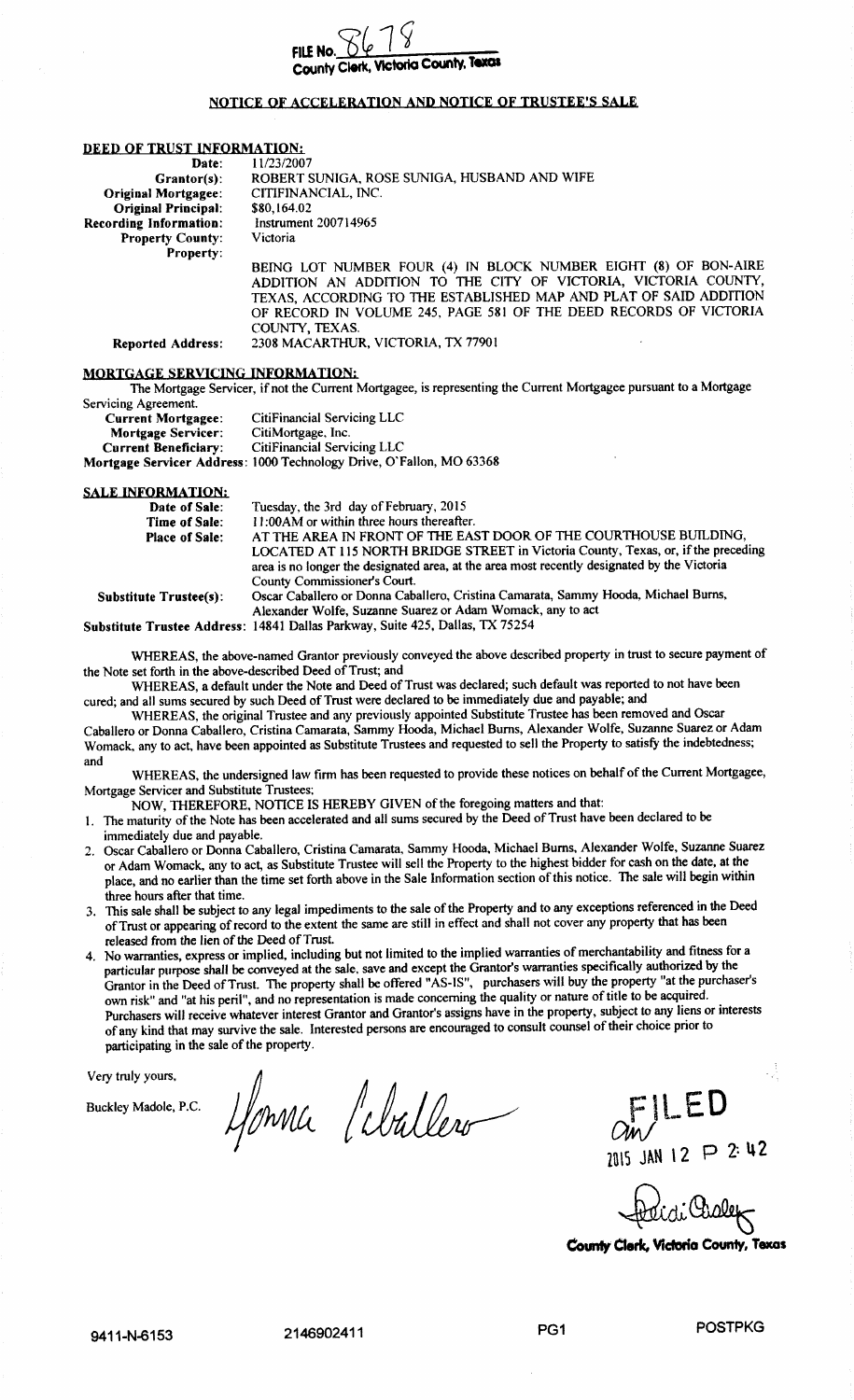# FILE No.  $\bigcup_{\alpha}$ County Clerk, Victoria County, Takes

#### NOTICE OF FORECLOSURE SALE

ASSERT AND PROTECT YOUR RIGHTS AS A MEMBER OF THE ARMED FORCES OF THE UNITED STATES. IF YOU ARE OR YOUR SPOUSE IS SERVING ON ACTIVE MILITARY DUTY, INCLUDING ACTIVE MILITARY DUTY AS A MEMBER OF THE TEXAS NATIONAL GUARD OR THE NATIONAL GUARD OF ANOTHER STATE OR AS A MEMBER OF A RESERVE COMPONENT OF THE ARMED FORCES OF THE UNITED STATES, PLEASE SEND WRITTEN NOTICE OF THE ACTIVE DUTY MILITARY SERVICE TO THE SENDER OF THIS NOTICE IMMEDIATELY.

1. Property to Be Sold. The property to be sold is described as follows:

ALL OF LOT SEVEN (7) AND THE EAST ONE-HALF OF LOT SIX (6), BLOCK THREE (3), SHADY OAKS SECTION I, VICTORIA COUNTY, TEXAS, ACCORDING TO THE MAP OR PLAT THEREOF RECORDED IN THE OFFICIAL PUBLIC RECORDS OF VICTORIA COUNTY, TEXAS; INCLUDING ATTACHED MANUFACTURED HOUSING UNIT. LABEL NO. TEX-0241673. SERIAL NO. N209174.

2. Instrument to be Foreclosed. The instrument to be foreclosed is the Contract for Deed recorded in Doc. No. 199904184 of the real property records of Victoria County, Texas.

3. Date, Time, and Place of Sale. The sale is scheduled to be held at the following date, time, and place:

Date: February 3, 2015

- Time: The sale will begin no earlier than 1:00 p.m. or no later than three hours thereafter. The sale will be completed by no later than 4:00 p.m.
- Place: Victoria County Courthouse in Victoria, Texas, at the place designated for nonjudicial foreclosure sales by the County Commissioners of Victoria County, Texas.

4. Terms of Sale. The sale will be conducted as a public auction to the highest bidder for cash, subject to the provisions of the Contract for Deed permitting the Seller thereunder to have the bid credited to the note up to the amount of the unpaid debt secured by the deed of trust at the time of sale.

Those desiring to purchase the property will need to demonstrate their ability to pay their bid immediately in cash if their bid is accepted.

The sale will be made expressly subject to any title matters set forth in the deed of trust, but prospective bidders are reminded that by law the sale will necessarily be made subject to all prior matters of record affecting the property, if any, to the extent that they remain in force and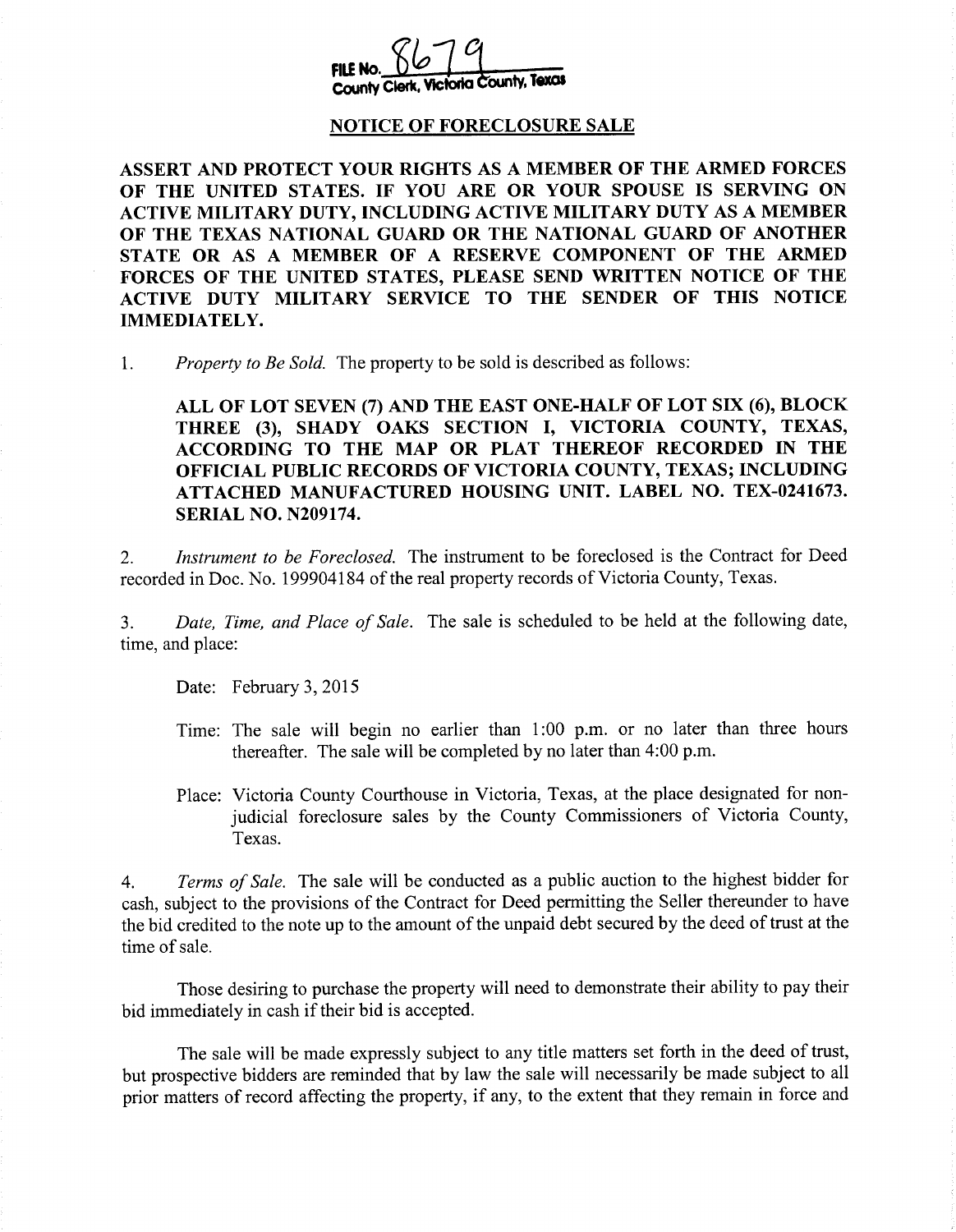effect and have not been subordinated to the deed of trust. The sale shall not cover any part of the property that has been released of public record from the lien of the deed of trust. Prospective bidders are strongly urged to examine the applicable property records to determine the nature and extent of such matters, if any.

Pursuant to section 51. 009 of the Texas Property Code, the property will be sold in "as is, where is" condition, without any express or implied warranties, except as to the warranties of title (if any) provided for under the deed of trust. Prospective bidders are advised to conduct an independent investigation of the nature and physical condition of the property.

Pursuant to section 51. 0075 of the Texas Property Code, the trustee reserves the right to set further reasonable conditions for conducting the sale. Any such further conditions shall be announced before bidding is opened for the first sale of the day held by the trustee or any substitute trustee.

5. Type of Sale. The sale is a non-judicial foreclosure sale being conducted pursuant to the power of sale granted by the Contract for Deed executed by Raymond Earl Hollander and Catherin Lee Oldach.

The real property and personal property encumbered by the deed of trust will be sold at the sale in accordance with the provisions of the deed of trust and as permitted by section 9. 604( a) of the Texas Business and Commerce Code.

6. Obligations Secured. The deed of trust provides that it secures the payment of the indebtednesses and obligations therein described ( collectively, the " Obligations") including but not limited to the promissory note executed by Raymond Earl Hollander and Catherin Lee Oldach, Deceased, and payable to the order of Carol Ann Fox.

Questions concerning the sale may be directed to the undersigned at the address and telephone number listed below. .

7. Default and Request to Act. Default occurred under the Contract for Deed, and the Seller appointed me as substitute trustee to conduct this sale and instructed me to post the property for the next available non-judicial foreclosure sale date. All parties legally to receive the 60 day notice of default and right to cure were served with the same, providing all interested parties an opportunity to cure the default before posting the property for non-judicial foreclosure sale.